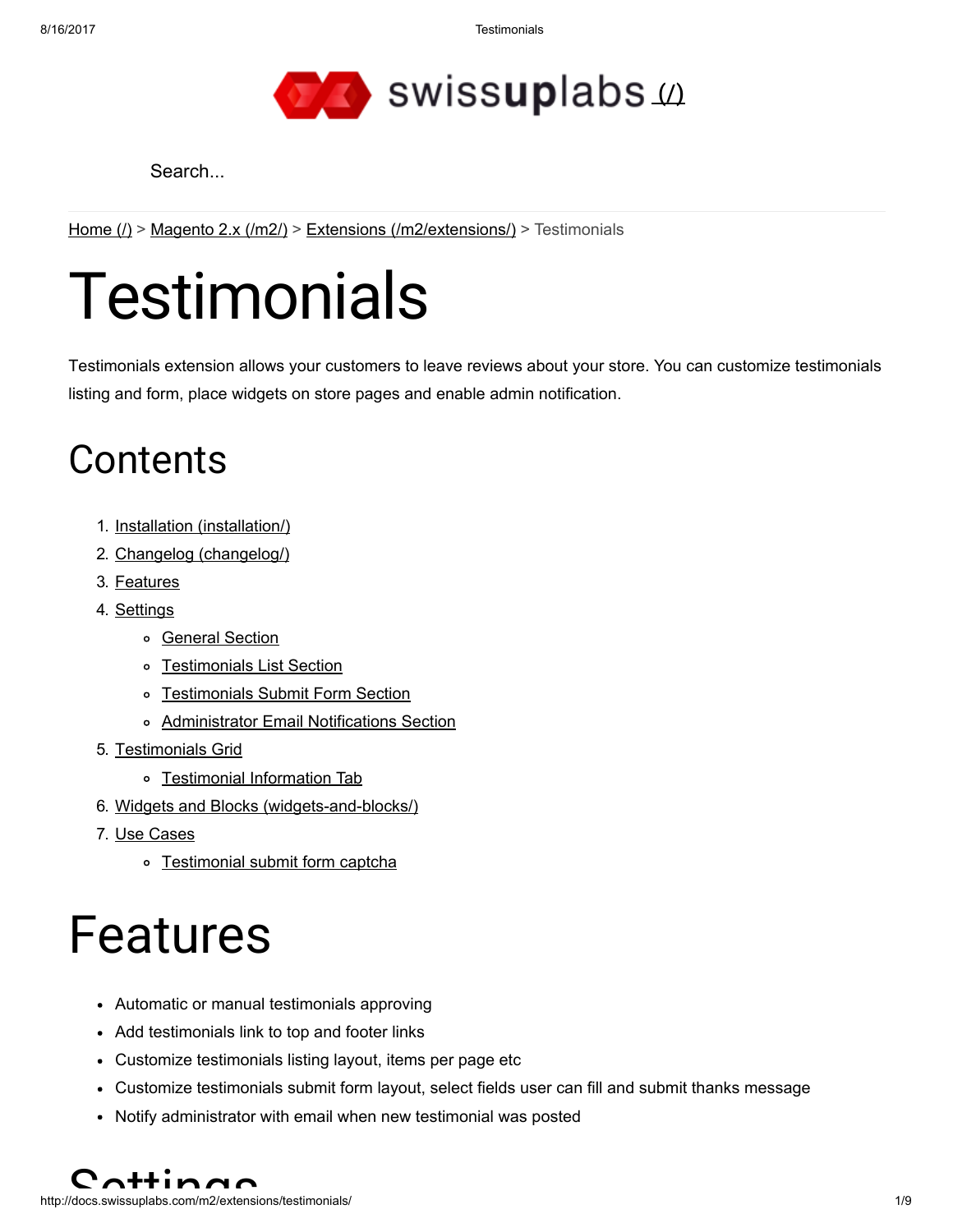

### <span id="page-1-0"></span>General section

| General                               |                                |              | ∽ |
|---------------------------------------|--------------------------------|--------------|---|
| Automatically approve<br>testimonials | No<br>$\overline{\phantom{a}}$ | [STORE VIEW] |   |
| Add link to top links                 | No<br>$\overline{\phantom{a}}$ | [STORE VIEW] |   |
| Add link to footer links              | No<br>$\overline{\phantom{a}}$ | [STORE VIEW] |   |
|                                       |                                |              |   |

#### Automatically approve testimonials

Approve new testimonials automatically or manually. Only approved testimonials displayed on store frontend.

#### Add link to top links

Place link to testimonials list in top links block.

Note that in Magento 2 default themes top links block are visible for logged in users only.

#### Add link to footer links

Place link to testimonials list in footer links block

### <span id="page-1-1"></span>Testimonials List Section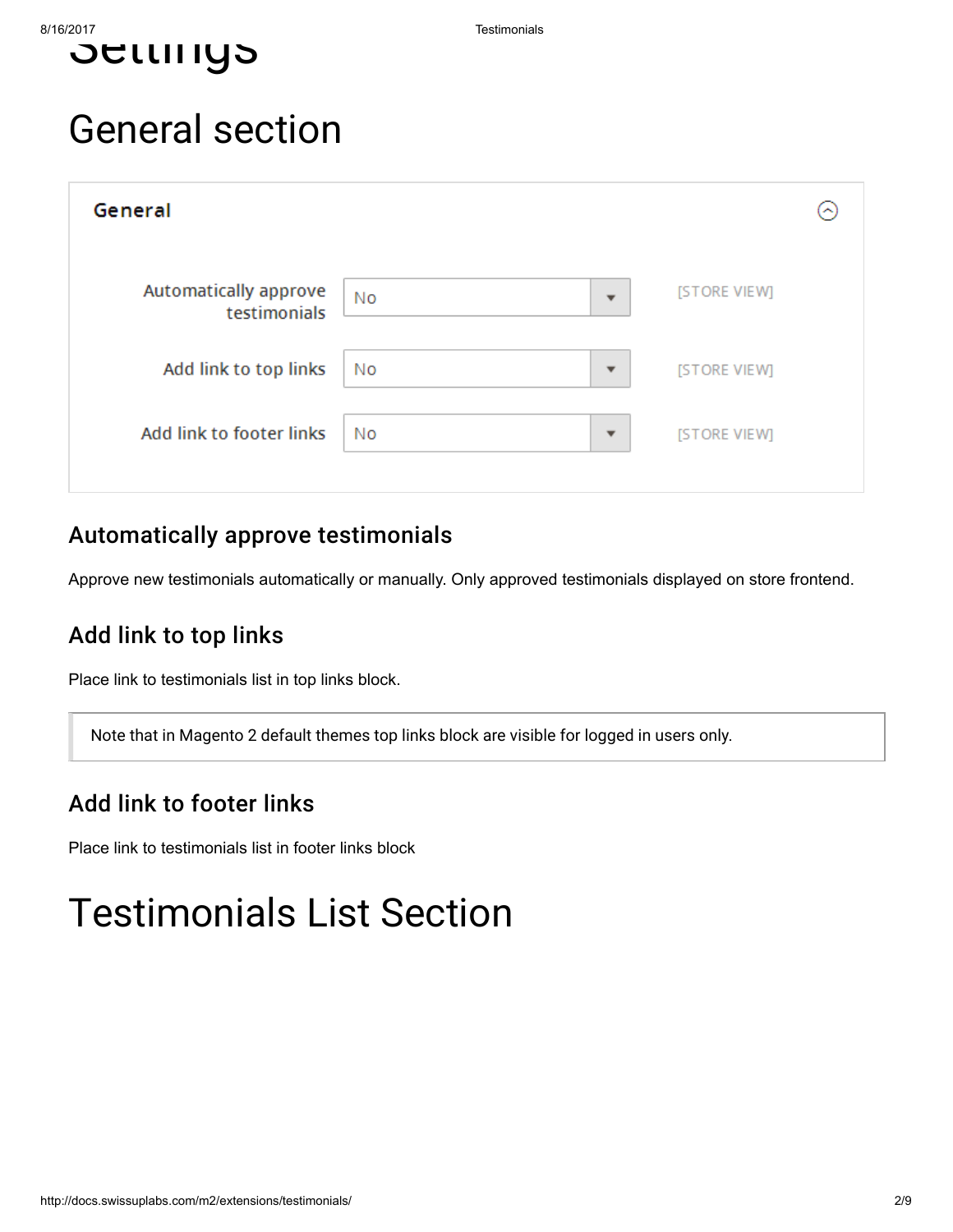| <b>Testimonials List</b>                |                                                                             |              |
|-----------------------------------------|-----------------------------------------------------------------------------|--------------|
| <b>Testimonials list layout</b>         | 1 column<br>▼                                                               | [STORE VIEW] |
| <b>Testimonials per page</b>            | 10                                                                          | [STORE VIEW] |
| Image width                             | 100                                                                         | [STORE VIEW] |
| Image height                            | 100                                                                         | [STORE VIEW] |
| Image placeholder                       | No file selected.<br>Browse<br>Allowed file types:PNG, GIF, JPG, JPEG, SVG. | [STORE VIEW] |
| Show user email in<br>testimonials list | <b>No</b><br>$\overline{\mathbf{v}}$                                        | [STORE VIEW] |

#### Testimonials list layout

You can select testimonials listing page layout, 1 column used by default

#### Testimonials per page

Select number of testimonials displayed initially after page load

#### Image width and Image height

Set user profile image size in pixels

#### Image placeholder

Upload default image used when used didn't upload his profile image

#### Show user email in testimonials list

<span id="page-2-0"></span>You can hide user emails from testimonials listing page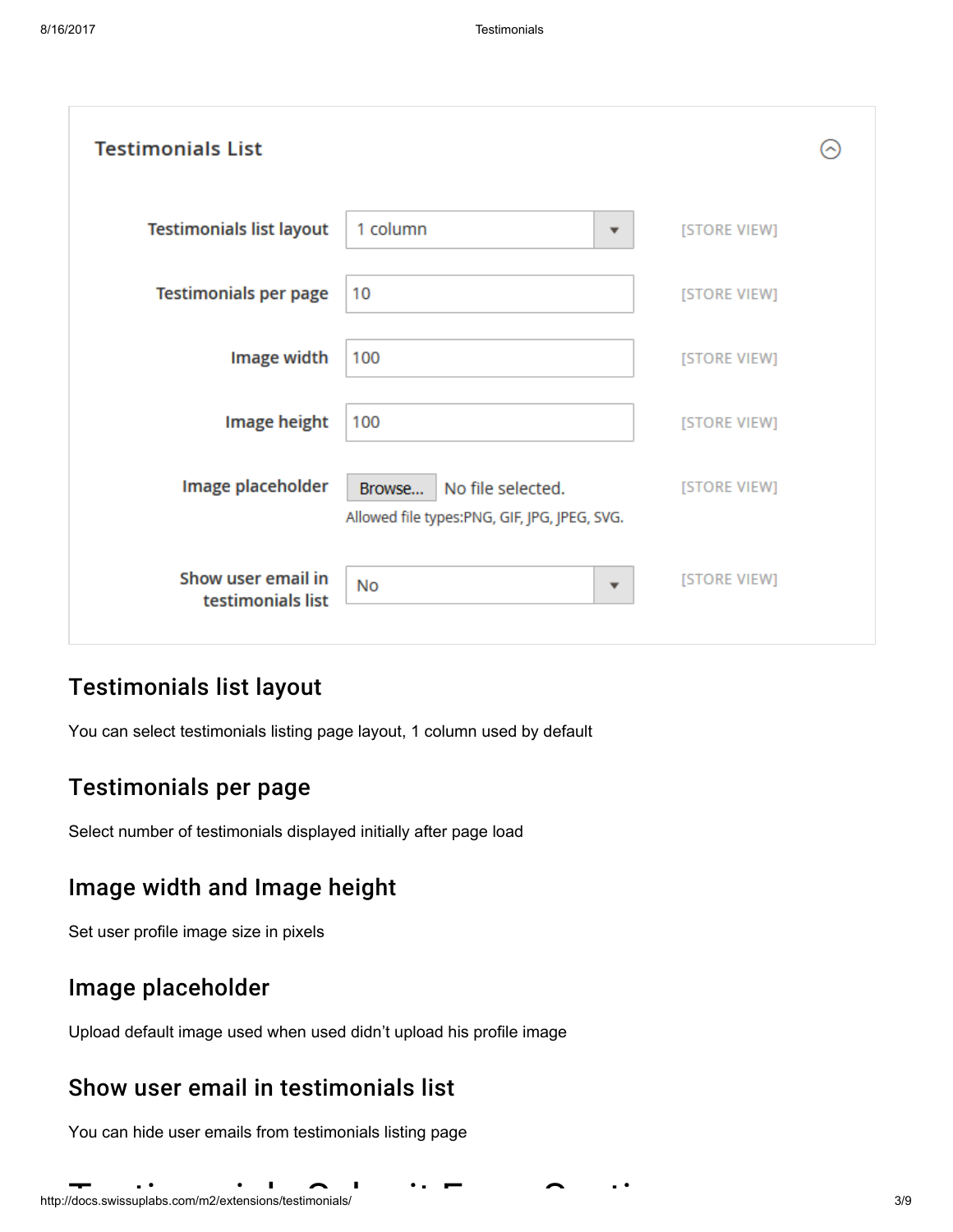8/16/2017 Testimonials

### **Testimonials Submit Form Section**

| <b>Testimonials Submit Form</b>         |                                                |  |  |  |
|-----------------------------------------|------------------------------------------------|--|--|--|
| <b>Testimonials form layout</b>         | 2 columns with right bar<br>[STORE VIEW]<br>▼  |  |  |  |
| Enable company field                    | No<br>[STORE VIEW]<br>▼                        |  |  |  |
| Enable website field                    | No<br>[STORE VIEW]<br>▼                        |  |  |  |
| Enable twitter field                    | No<br>[STORE VIEW]<br>▼                        |  |  |  |
| Enable facebook field                   | No<br>[STORE VIEW]<br>▼                        |  |  |  |
| Message shown after<br>testimonial sent | Thank you for your testimonial<br>[STORE VIEW] |  |  |  |
|                                         |                                                |  |  |  |

#### Testimonials form layout

You can select testimonials form page layout, 2 columns with right bar used by default

#### Enable company field, Enable website field, Enable twitter field, Enable facebook field

You can enable additional fields to show on testimonials submit form

#### Message shown after testimonial sent

Here you can enter message shown after user submitted testimonial.

You can place discount code here to thank your customers for leaving testimonials

### <span id="page-3-0"></span>**Administrator Email Notifications Section**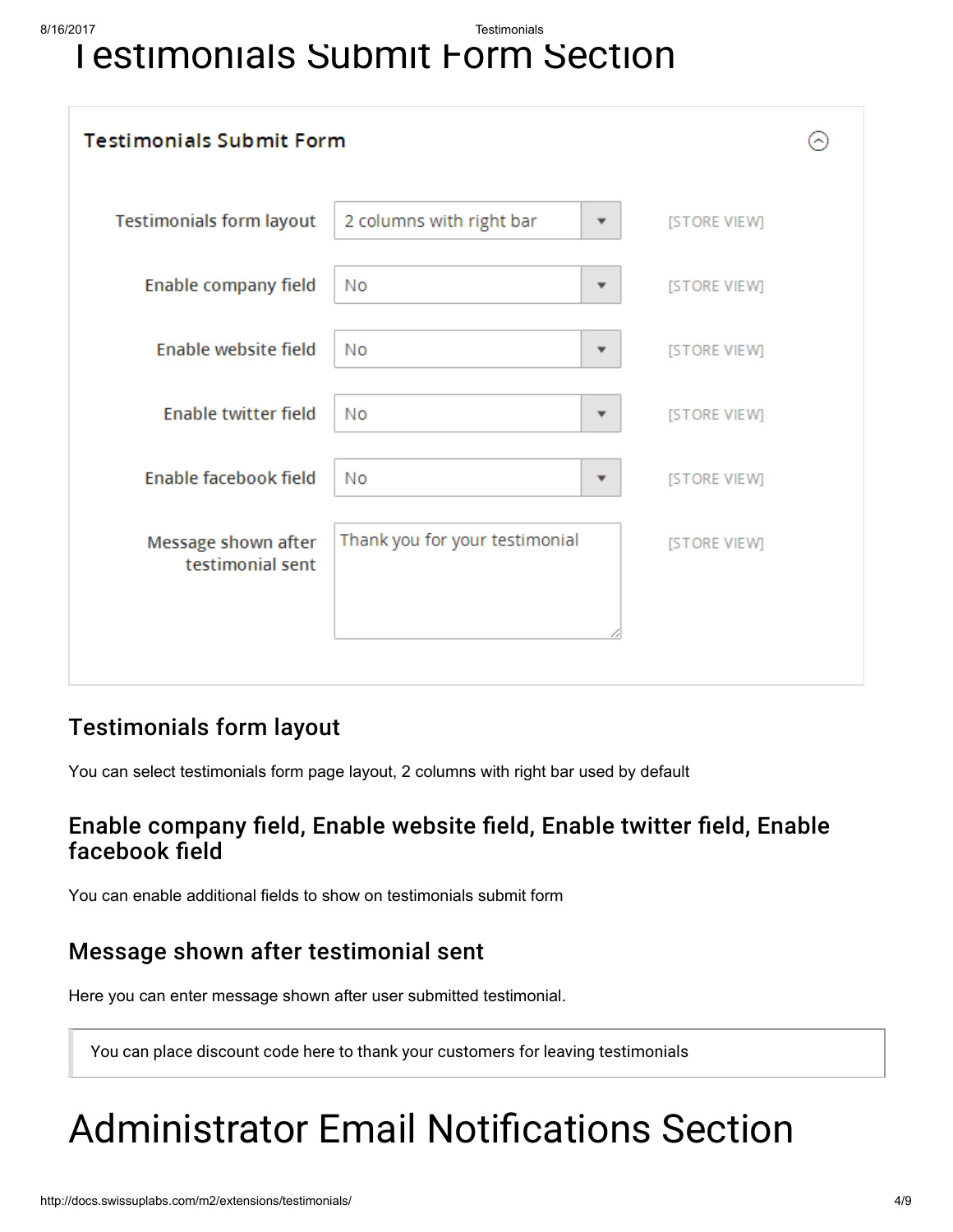| <b>Administrator Email Notifications</b>                  |                                                                                                                                                |              |  |  |
|-----------------------------------------------------------|------------------------------------------------------------------------------------------------------------------------------------------------|--------------|--|--|
| <b>Email notification for admin</b><br>on new testimonial | Νo                                                                                                                                             | [STORE VIEW] |  |  |
| Send email from                                           | <b>General Contact</b><br>▼                                                                                                                    | [STORE VIEW] |  |  |
| Administrator email                                       |                                                                                                                                                | [STORE VIEW] |  |  |
| Administrator email subject                               | New testimonial was submitted                                                                                                                  | [STORE VIEW] |  |  |
| Administrator email<br>template                           | Admin new testimonial notif<br>$\overline{\phantom{a}}$<br>Email template chosen based on theme<br>fallback when "Default" option is selected. | [STORE VIEW] |  |  |
|                                                           |                                                                                                                                                |              |  |  |

#### Email notification for admin on new testimonial

Admin will receive email when new testimonial was posted

#### Send email from

Select email sender

#### Administrator email

Enter email where to send notifications

#### Administrator email subject

Enter notification email subject

#### Administrator email template

Select notification email template

<span id="page-4-0"></span>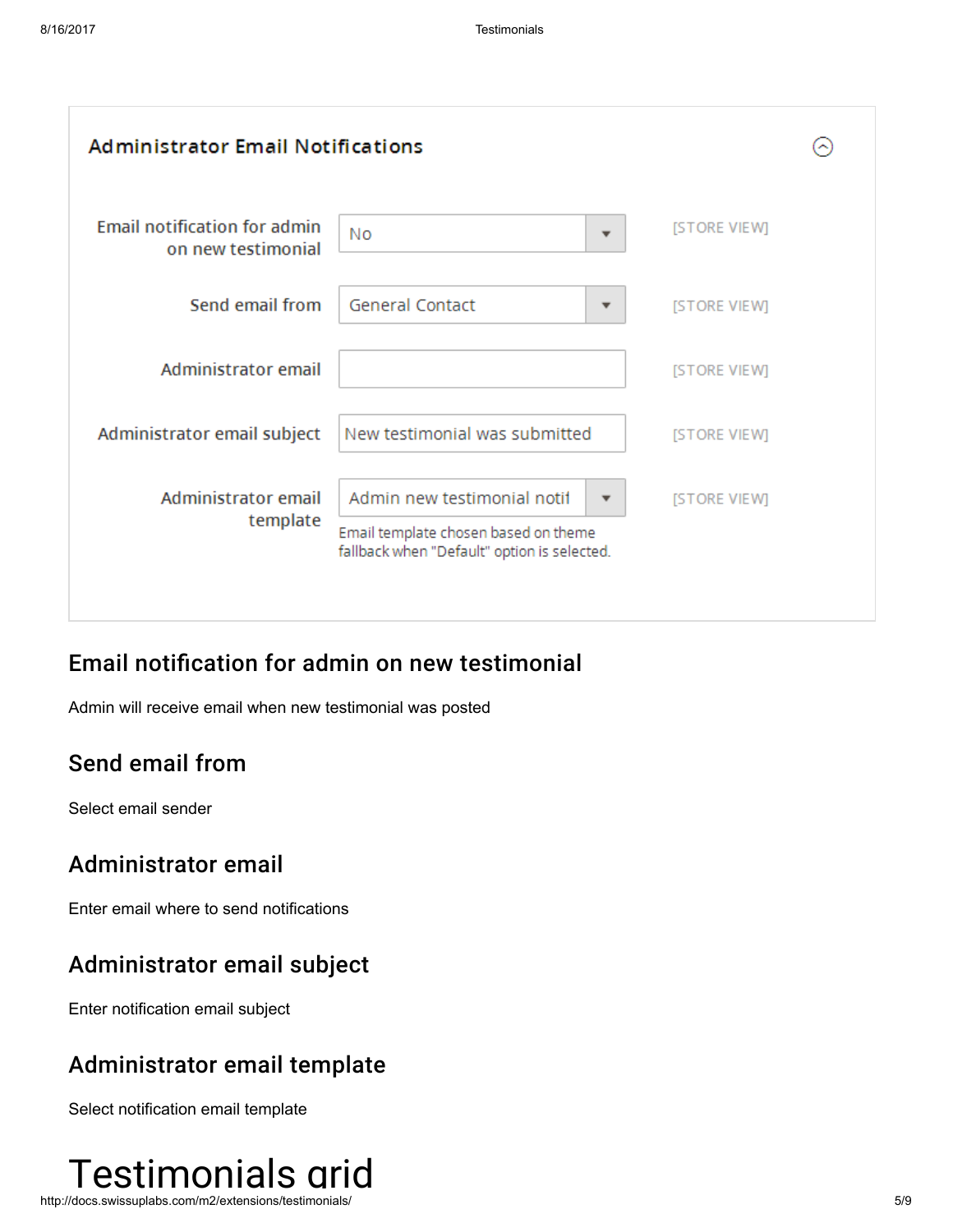You can check submitted testimonials under Swissup > Testimonials menu. Here you can change testimonials status or delete them.

| <b>Testimonials</b>           |                   |                      |                                         | $\frac{1}{2}$ admin $\sqrt{ }$                                 |                                  |                            |                             |
|-------------------------------|-------------------|----------------------|-----------------------------------------|----------------------------------------------------------------|----------------------------------|----------------------------|-----------------------------|
|                               |                   |                      |                                         |                                                                |                                  | <b>Add New Testimonial</b> |                             |
|                               | Search by keyword |                      | Q                                       | Filters                                                        | $\bullet$ Default View $\bullet$ |                            | $\bullet$ Columns $\bullet$ |
|                               | Select Ite        | $\blacktriangledown$ | 2 records found                         | 20<br>$\blacktriangledown$                                     | per page<br>≦                    | -1                         | of 1                        |
| $\vert \bm{\mathrm{v}} \vert$ | ID $\downarrow$   | <b>Name</b>          | <b>Email</b>                            | <b>Store View</b>                                              | <b>Created Date</b>              | <b>Status</b>              | <b>Action</b>               |
|                               | 1                 | Danielle<br>Pope     | dasigojojytest@templates-<br>master.com | Main Website<br>Main Website<br>Store<br>Default Store<br>View | 2016-01-11<br>00:00:00           | Enabled                    | Select $\blacktriangledown$ |
|                               | $\overline{2}$    | Kylee<br>Harrison    | vupepactest@templates-<br>master.com    | Main Website<br>Test                                           | 2016-01-11<br>00:00:00           | <b>Disabled</b>            | Select $\blacktriangledown$ |

#### <span id="page-5-0"></span>Testimonial Information Tab

testimonials gride

Here you can check and change all testimonial's data, change it's status or delete it.

| Danielle Pope                                           |                           |                                                                     |                               | admin $\blacktriangledown$<br>Q |
|---------------------------------------------------------|---------------------------|---------------------------------------------------------------------|-------------------------------|---------------------------------|
| $\leftarrow$ Back                                       | <b>Delete Testimonial</b> | Reset                                                               | <b>Save and Continue Edit</b> | <b>Save Testimonial</b>         |
| <b>Testimonial Information</b>                          |                           |                                                                     |                               |                                 |
|                                                         | Name $\star$              | Danielle Pope                                                       |                               |                                 |
|                                                         | Email $\star$             | dasigojojytest@templates-master.com                                 |                               |                                 |
|                                                         | Store View $\star$        | All Store Views<br><b>Main Website</b><br><b>Main Website Store</b> | 0                             |                                 |
| http://docs.swissuplabs.com/m2/extensions/testimonials/ |                           |                                                                     |                               |                                 |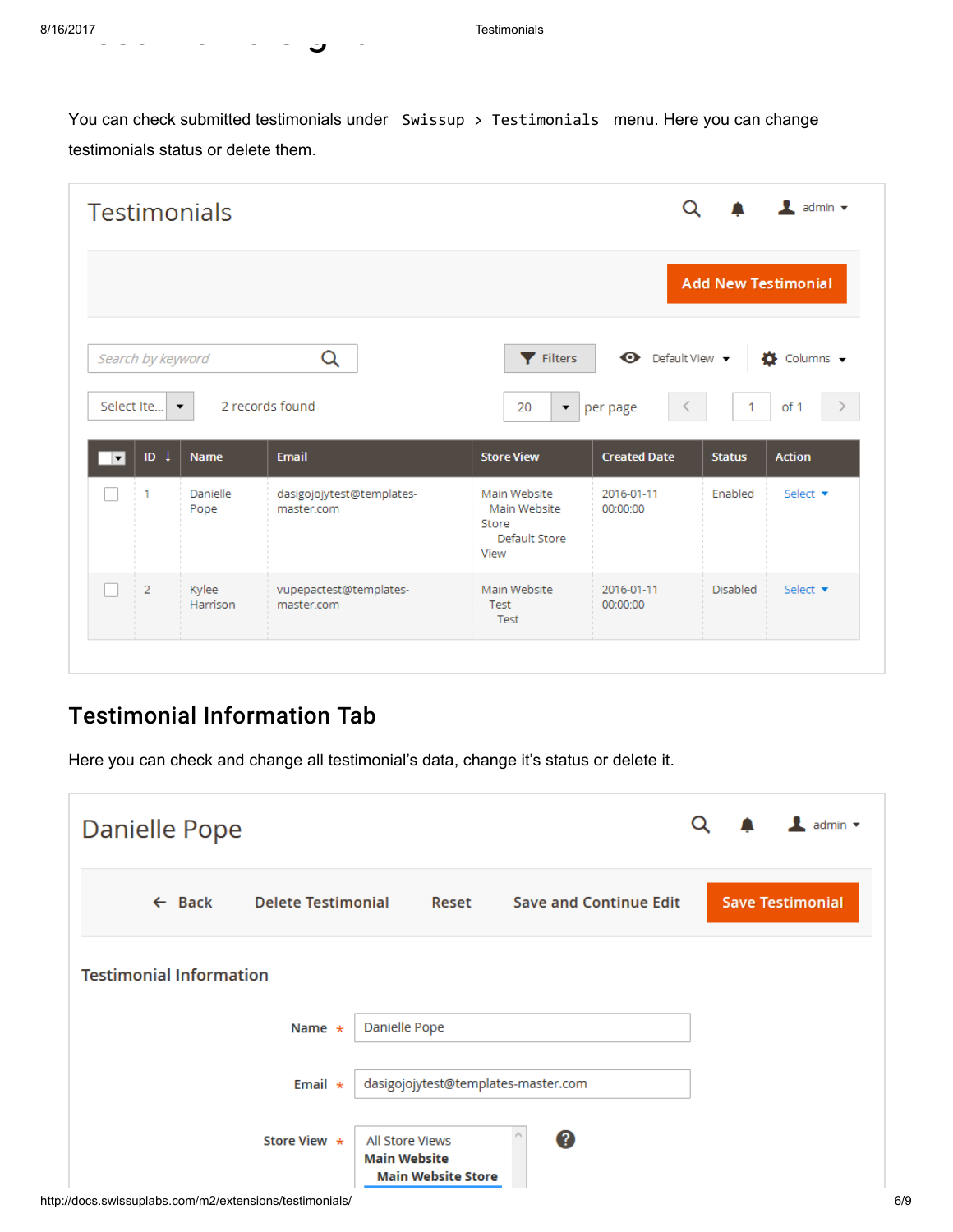| 8/16/2017 |                             | Testimonials                                                                                                                                           |
|-----------|-----------------------------|--------------------------------------------------------------------------------------------------------------------------------------------------------|
|           |                             | <b>Default Store View</b><br><b>Test</b><br>Test                                                                                                       |
|           | Message *                   | Qui enim consequuntur atque iure pariatur?<br>Explicabo. Incidunt, veniam, in rerum numquam<br>omnis in eiusmod ea vel rerum excepturi ratione.<br>al. |
|           | Company                     | Stevenson Newton Co                                                                                                                                    |
|           | Website                     | http://www.wylyvyki.me.uk                                                                                                                              |
|           | Facebook                    | Nostrud quod totam labore temporibus maiores temp                                                                                                      |
|           | <b>Twitter</b>              | Praesentium ullam velit rerum suscipit debitis                                                                                                         |
|           | <b>Rating</b>               | 5 stars<br>$\overline{\mathbf{v}}$                                                                                                                     |
|           | <b>Profile Image</b>        | No file selected.<br>Browse<br>$\Box$ Delete Image                                                                                                     |
|           | Status $\star$              | Enabled<br>$\overline{\mathbf{v}}$                                                                                                                     |
|           | Display in side list widget | Yes<br>$\overline{\mathbf{v}}$                                                                                                                         |
|           | <b>Created date</b>         | 鸕<br>1/11/16                                                                                                                                           |

### <span id="page-6-0"></span>Use Cases

#### <span id="page-6-1"></span>Testimonial submit form captcha

To enable captcha on testimonial submit form go to

Admin > Stores > Configuration > Customers > Customer Configuration > CAPTCHA , select Testimonials Form in Forms field and press Save config button.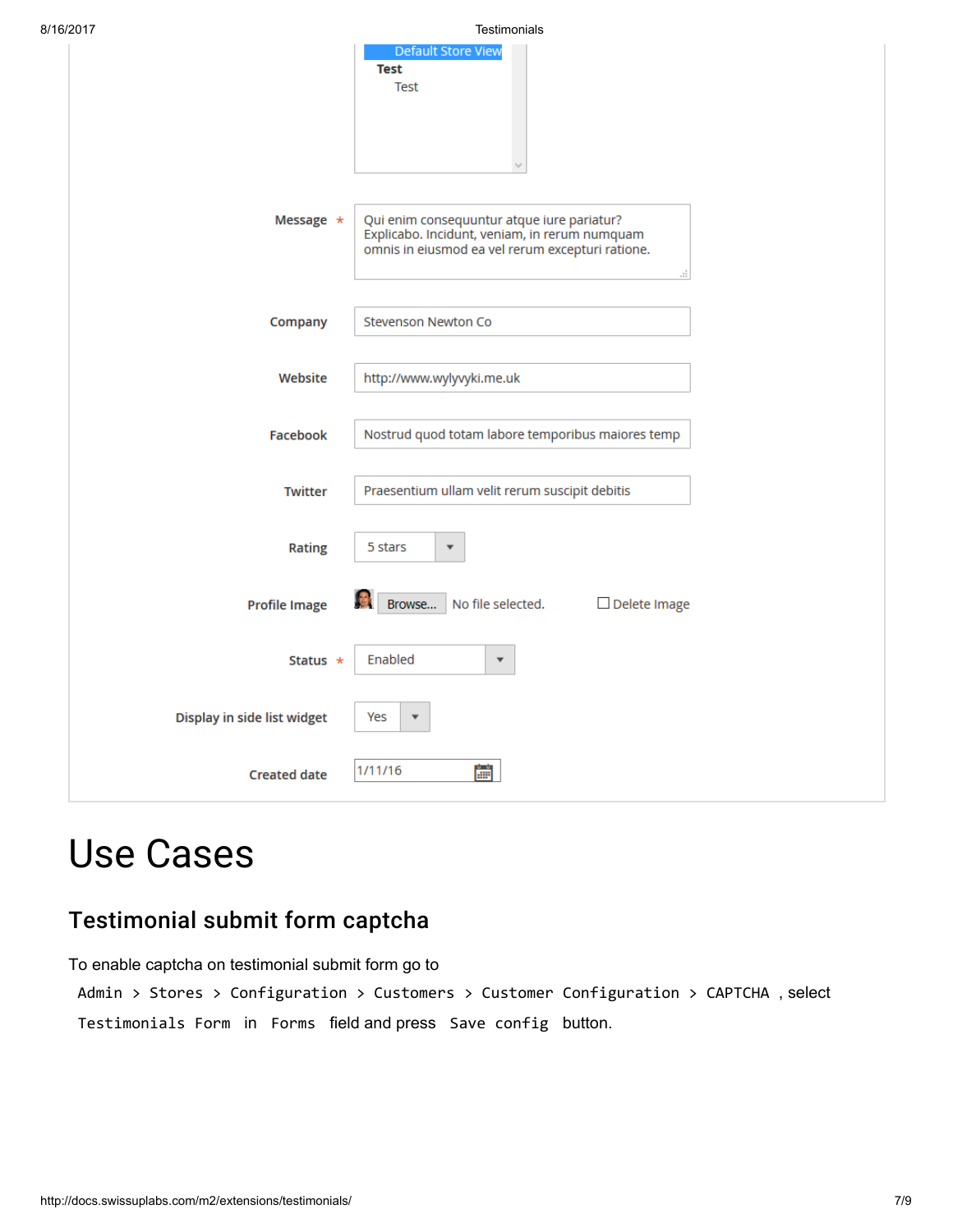| <b>CAPTCHA</b>                                            |                                                                                                                                                                                                                                 |           |  |
|-----------------------------------------------------------|---------------------------------------------------------------------------------------------------------------------------------------------------------------------------------------------------------------------------------|-----------|--|
| <b>Enable CAPTCHA on</b><br>Storefront                    | Yes<br>$\overline{\mathbf{v}}$                                                                                                                                                                                                  | [WEBSITE] |  |
| Font                                                      | LinLibertine<br>$\overline{\mathbf v}$                                                                                                                                                                                          | [WEBSITE] |  |
| Forms                                                     | Create user<br>Login<br>Forgot password<br>Check Out as Guest<br>Register during Checkout<br>Contact Us<br><b>Testimonials Form</b><br>CAPTCHA for "Create user" and "Forgot<br>password" forms is always enabled if<br>chosen. | [WEBSITE] |  |
| <b>Displaying Mode</b>                                    | After number of attempts to<br>▼                                                                                                                                                                                                | [WEBSITE] |  |
| <b>Number of Unsuccessful</b><br><b>Attempts to Login</b> | 3<br>If 0 is specified, CAPTCHA on the Login form<br>will be always available.                                                                                                                                                  | [WEBSITE] |  |
| <b>CAPTCHA Timeout (minutes)</b>                          | 7                                                                                                                                                                                                                               | [WEBSITE] |  |

#### © 2017 Argento [\(http://argentotheme.com/\)](http://argentotheme.com/), Swissuplabs [\(https://swissuplabs.com/\),](https://swissuplabs.com/) Templates-Master [\(http://templates-master.com/\)](http://templates-master.com/)